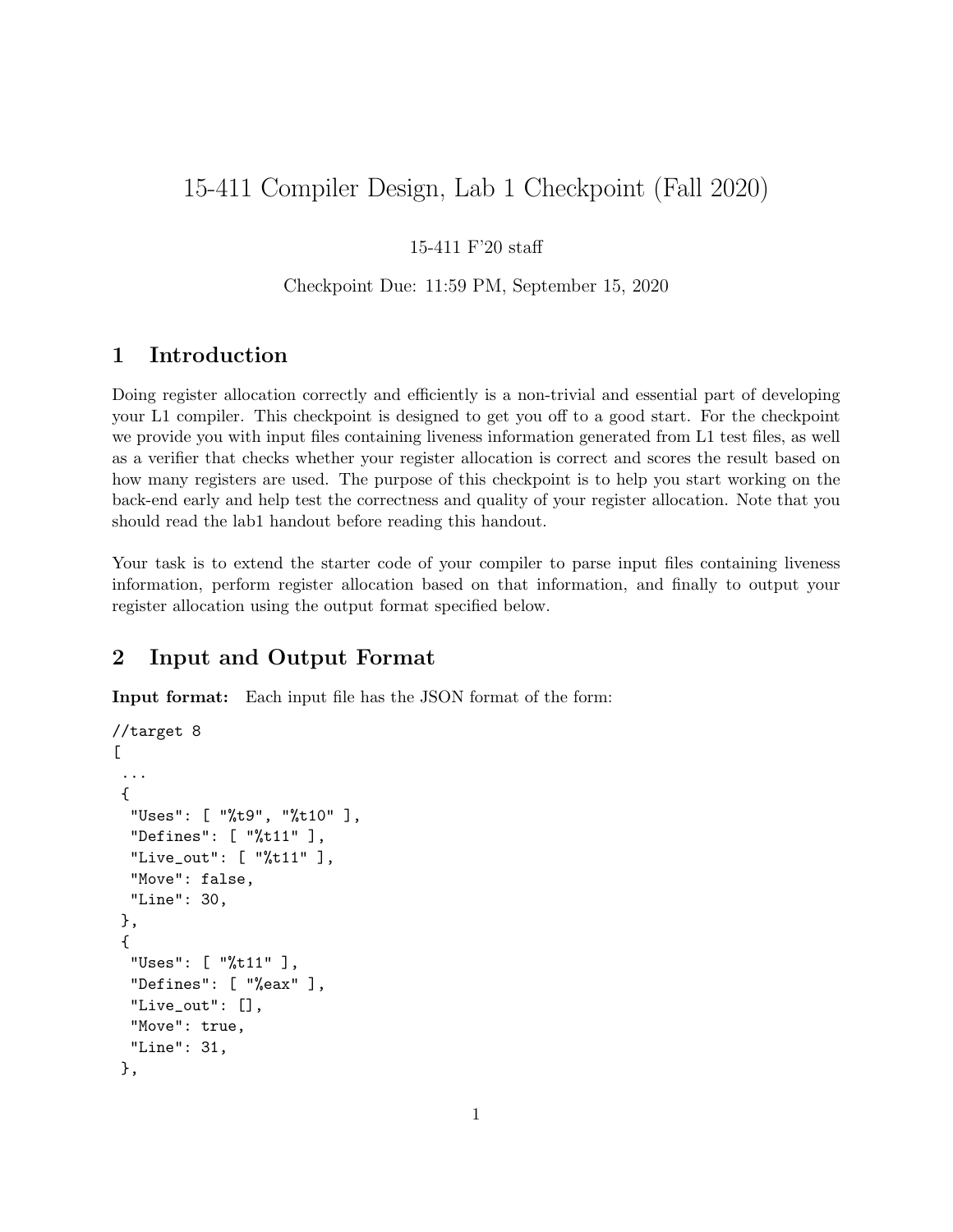... ]

The first line of the input file is a directive //target k, meaning that your compiler should use at most k registers in register allocation to receive points for this input. The rest of the input file is a JSON list of JSON objects. The ith object in the list represents the liveness information of the ith abstract assembly line. For example, the two objects above correspond to the abstract assembly lines below:

 $%t11$  <--  $%t9$  \*  $%t10$  $\%$ eax <-- $\%$ t11

Here is a breakdown of what the fields in each object means:

- Uses: Array of strings. Denotes the temps used on this line. Note that all temps used must have been defined some point earlier in the abstract assembly.
- Defines: Array of strings. Denotes the temp or register defined on this line. Note that there can be at most one temp or register defined on a line.
- Live<sub>-out:</sub> Array of strings. Denotes live-out temps on this line. See slides for definition of live-out. You should be able to derive the exact same live-out sets from the given used and defined sets.
- Move: A boolean, true if the instruction is a move instruction and false otherwise. This field is only relevant if you want to implement register coalescing.
- Line: Integer. Denotes the line number of this line within the abstract assembly program. The purpose of this field is to aid you with debugging, since error messages from the verifier contain line numbers.
- Temps and Registers: Temps are represented by  $\frac{1}{2}$ t [1-9][0-9]\*. For this checkpoint, the only registers that are present in the inputs files are edx (to support div and mod) and eax (to support return). Note that registers only appear in Defines and never in Uses or Live\_out.

Output format: The output files generated by your compiler must adhere to the JSON format of the form:

```
\Gamma{ "%t1": "%edx" },
{ "%t2": "%edx" },
{ "%t3": "%eax" },
{},
 ...
\mathbf{I}
```
The output is also a JSON list of JSON objects. The ith object in the list must correspond to the ith abstract assembly line. There is at most one temp defined on an abstract assembly line, and the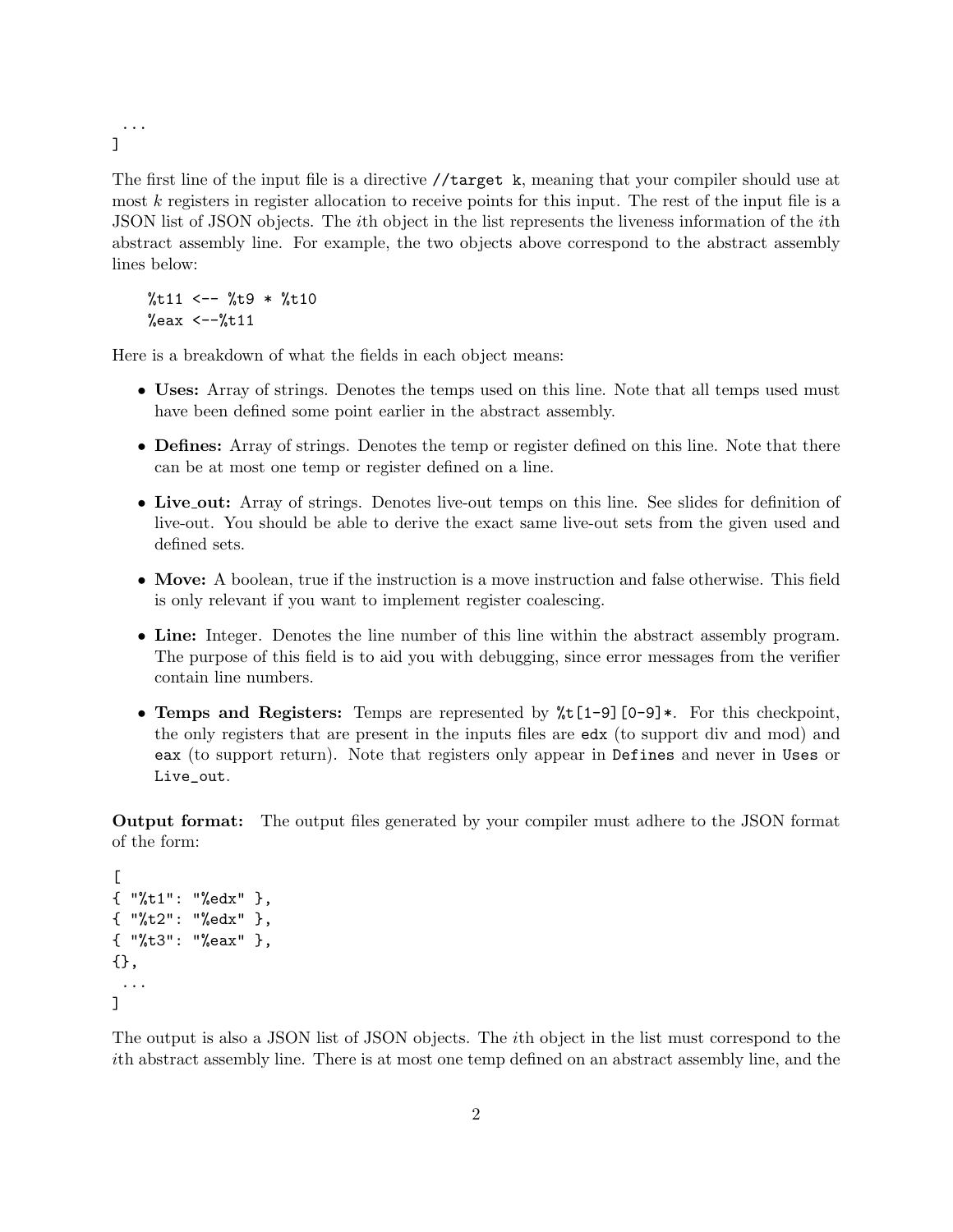corresponding JSON object in your output should map this defined temp to the register allocated for this temp. If no temp is defined on an abstract assembly line, the corresponding JSON object should be an empty JSON object, as shown above.

The reason we don't ask you to output a single mapping from each temp to the register allocated for that temp is we wanted to be flexible. If there are multiple definitions of the same temp, some register allocator implementations might map each definition to a different register. That being said, the reference compiler used to generate the input files implements SSA, so all temps have a unique definition within the input files we provide you.

**Running the verifier:** Your compiler is expected to recognize a flag  $-r$  which, when present on the command line, tells the compiler to run the L1 checkpoint. When  $-r$  is present, the source file passed in will be the input file for the checkpoint. The input file generated from the L1 test file foo. 11 will be named foo. 11. in, and is guaranteed to be well-formed. Given the  $-r$  flag and source file foo.11.in, your compiler should generate a output file called foo.11.out in the same directory as foo.l1.in according to the JSON output format specified above. The verifier will then read in both the input and output files to evaluate the quality and correctness of your register allocation.

The verifier is an executable in the dist/verifier directory. To run the verifier on all input files in a certain directory, such as  $dist/test/11$ -basic-checkpoint, you can run the command ../runverifier l1-basic-checkpoint in dist/compiler. The runverifier script will make your compiler, pass in each input file to your compiler with the  $-r$  flag to generate an output file, and then pass both the input and output files to the verifier for scoring. The output files generated by your compiler would be placed in dist/log/l1-basic-checkpoint.

We provide 3 different verifier executables, for mac and ubuntu. On a mac, you should pass the --mac flag to the runverifier script. If no flag is passed, runverifier uses the ubuntu executable by default. We don't provide a verifier executable for windows, so if you are using the windows system, your best option might be to either run the verifier on the docker containers we provide you or use an ubuntu virtual machine.

Alternatively, you can also test a single pair of input file and output file with the verifier by running <verifier executable path> <input\_file\_path> <output\_file\_path>.

#### 3 Correctness and Scoring

Correctness: The verifier checks 2 conditions in the output:

- 1. That temps defined on each line in the input file are allocated to some register in the output.
- 2. That no conflicts occur, i.e., temps that interfere should not assigned to the same register.

Scoring: To receive points for an input file, your compiler must pass the correctness checks of the verifier and use at most  $k$  registers, where  $k$  is the target specified on the first line of the input file. The sum of your scores on all input files is your final score. For this checkpoint, the tests in l1-basic-checkpoint are worth 20 points in total while the tests in l1-large-checkpoint are